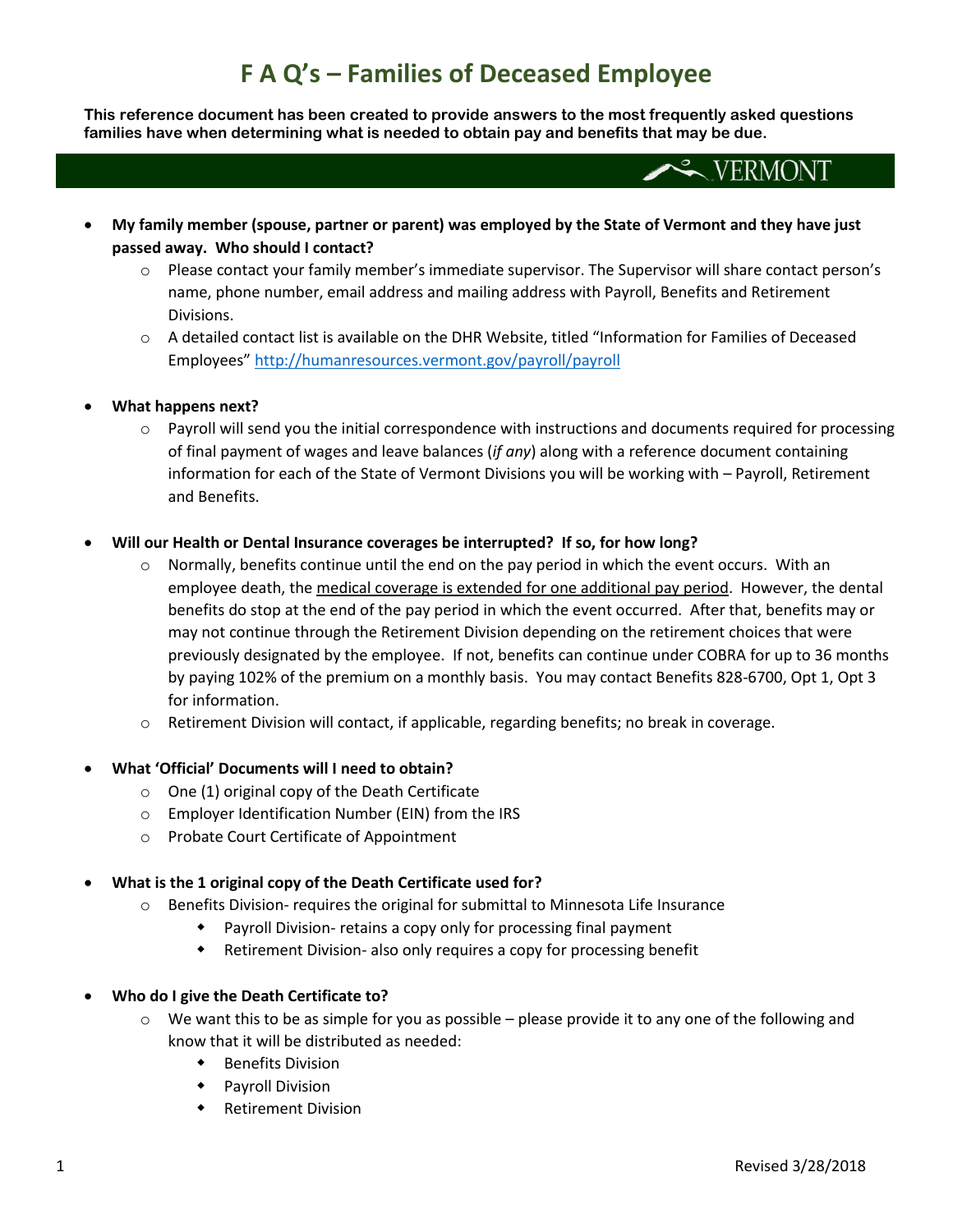# **F A Q's – Families of Deceased Employee**

- **What does the State of Vermont's Payroll Division need to release the final wages?**
	- $\circ$  Completed/signed W9 form for the Estate with Employer Identification Number (EIN),
	- o *or* completed/signed W9 form with the Beneficiary's name, address and social security number,
	- o Copy of Death Certificate
	- o Certification of Appointment from Probate Court
- **What does the State of Vermont's Benefits Division need to process claim for life insurance?**
	- o Original Death Certificate
- **What does the State of Vermont's Retirement Division need to process claim for benefits?**
	- $\circ$  Notification from the Payroll Division indicating final check has been issued to the Estate
	- o Copy of Death Certificate
- **Who may the State of Vermont release a Deceased employee's unpaid wages to?**

Payroll would issue payment from either of the following upon receipt of official notification:

- o Spouse/Partner
- o Children
- o Parents
- o Official Agent
- **What overall timeframe can the family can expect to finalize requirements with the State of Vermont?**
	- o **Benefits** Minnesota Life normally processes claim within 10 business days of claim receipt
	- o **Payroll** -- 10 Business Days (*once ALL documentation has been provided to Payroll*)
	- o **Retirement** Once Payroll has issued final payment and completed forms are returned by eligible beneficiary, 10 days are required to process benefit payment
- **Is the Final payment of wages generated as a Check or Direct Deposit?**
	- o Currently, check is the only available option
- **Will the check be mailed, or could I pick it up?**
	- $\circ$  Payroll normally mails the check to the address provided on the W9 Form but would be happy to make arrangements for it to be picked up in Montpelier.
- **Is there anyone else I should contact?**
	- o Perhaps. We would encourage you to obtain a copy of your family member's final pay advice (Payroll would be happy to assist with this). This document will outline what benefits and/or deductions your family member participated in. These may include:
		- **VSEA (Union)** Vermont State Employees Association offers a variety of supplemental insurances and benefits, including supplemental Life Insurance.
		- **Prudential (Deferred Compensation)** -- Participation in the State's 457 Plan is voluntary and either 'before' or 'after' tax contributions may have been made.
		- **VT Higher Education Plan (VHEIP)** An account would be established with Intuition College Savings Solution where after-tax dollars are sent on employee's behalf.
		- **VTA (Union)**  Vermont Troopers Association also offers supplemental insurances and benefits for State Troopers.